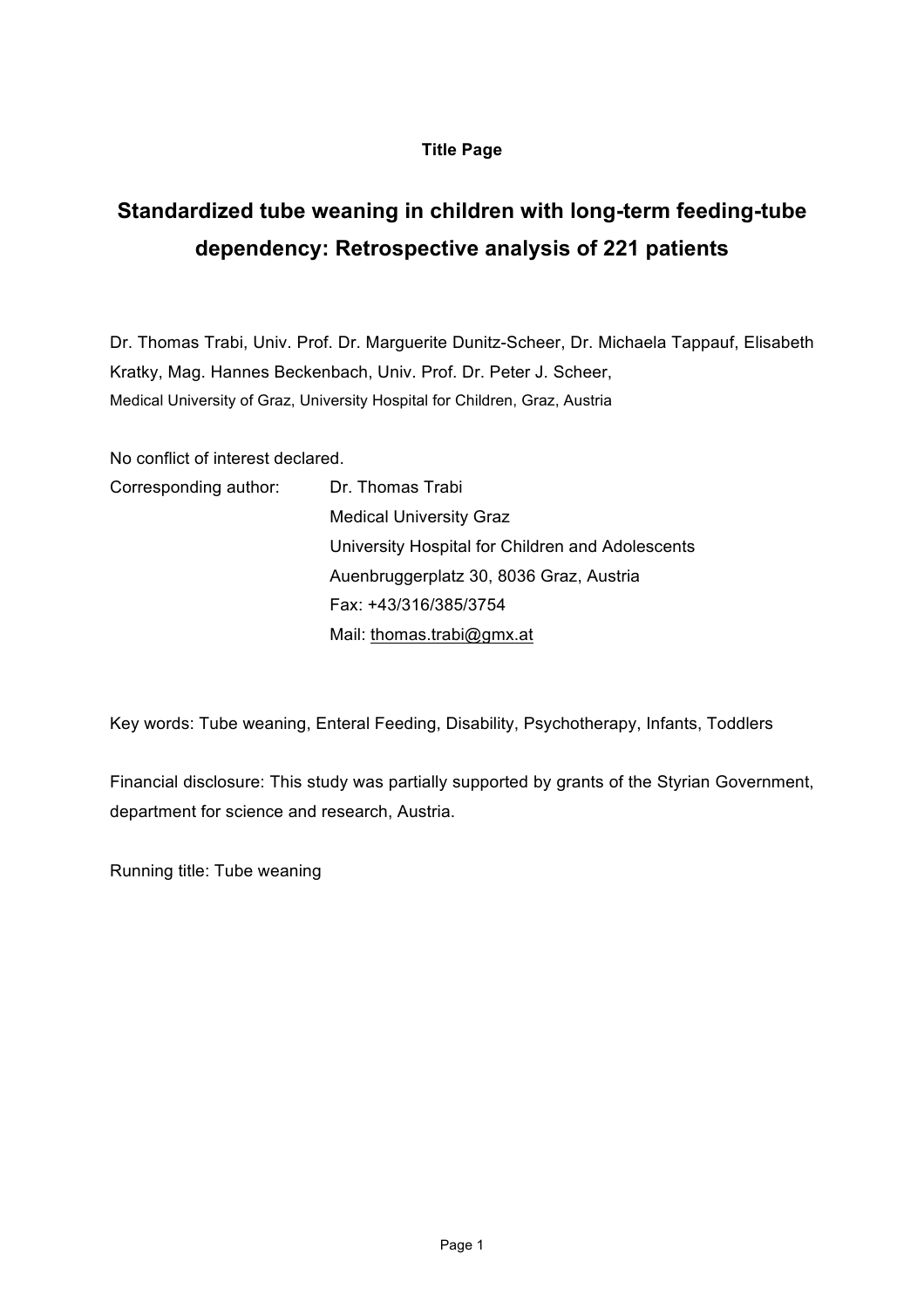#### **Abstract:**

**Objective:** This study investigates the outcome of a program specifically designed to establish oral feeding after prolonged tube feeding in children. The necessity for a specific therapeutic intervention was defined by referred clinical impression of a child's suspected ability of being able to learn to eat as suggested by the lack of counteracting medical arguments. At the same time the patients were perceived as having become tube dependant, showing food avoidance and refusing all prior trials of tube weaning by traditional means. The presented intervention is based on supervised reduction of enteral formula within a few days supported by a 3 week program of daily movement-, speech- and occupational therapy, psychoanalytically based eating therapy, psychodynamic coaching and nutritional counselling of the infant and his/her parents.

**Patients and Methods**: 221 cases were included in this study (age 4 months – 10 years). All patients had been severely ill or were handicapped and had been exclusively fed by tube for most of their life time. The major outcome variable was complete discontinuation of tube feeding with sufficient oral feeding after treatment. This was defined as the child's ability to sustain stable body weight by self motivated oral feeding.

**Results:** 203/221 patients (92%) were completely and sufficiently fed orally after treatment. Tube feeding was discontinued completely within a mean of 8 days, the mean time of treatment was 21.6 days. 18 children (8%) could not be weaned and remained fully or partially tube fed.

**Conclusions**: The current method can be used to wean tube-dependent children from prolonged tube feeding by a trained and experienced team. The introduction of oral feeding was possible in most of the referred infants and young children. Tube weaning should be addressed from the beginning of tube feeding in all children who are expected to restore oral feeding. Since successful programs are rare, we have been motivated to present this paper.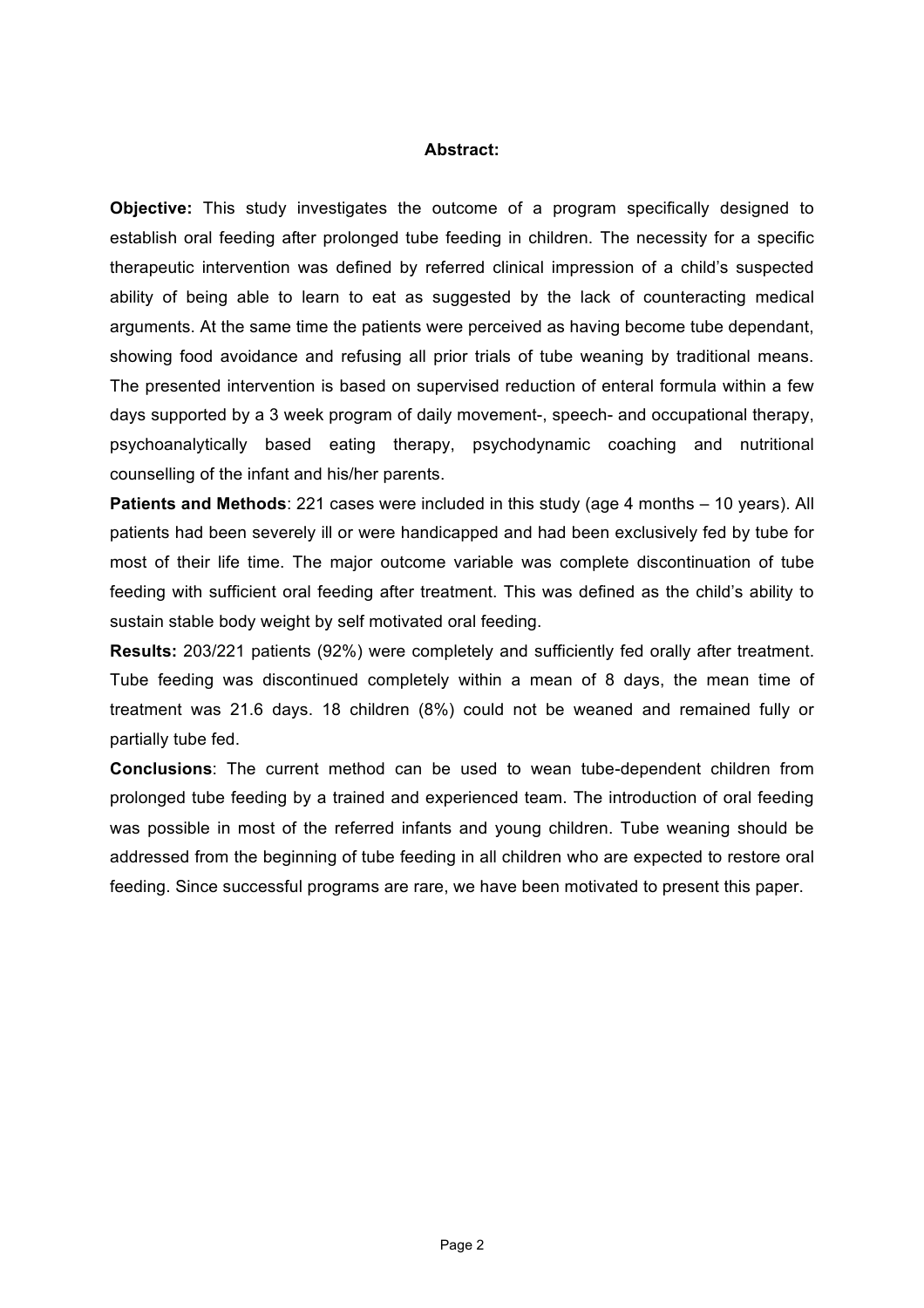# **Standardized tube weaning in children with long term feeding tube dependency: Retrospective analysis of 221 patients**

Dr. Thomas Trabi, Univ. Prof. Dr. Marguerite Dunitz-Scheer, Dr. Michaela Tappauf, Elisabeth Kratky, Mag. Hannes Beckenbach, Univ. Prof. Dr. Peter J. Scheer,

Abbreviations:

PGT: percutaneous gastrostomy tube, NGT: nasogastric tube, GER: gastro-oesophageal reflux, BMI: body mass index, SD: Standard Deviation

# 1. Introduction

Feeding tubes are used world wide to help children through periods of insufficient weight gain. The rationale for tube feeding is the inability to sustain sufficient weight gain by oral intake, often caused by gastrointestinal pathologies, swallowing problems (dysphagia), the need of highly specialized diets (in metabolic diseases) and any severe medical condition with need for a higher caloric intake (e.g. inborn heart failures).

Since tube dependency in itself is not officially recognized as disorder or complication there is no data addressing the mortality rates of tube fed children available. Nevertheless it has been shown that the mortality of disabled children with long term tube feeding was higher than in the compared population of oral fed handicapped children<sup>25</sup>.

The rationale for this retrospective study is to specify a successful tube weaning program in infancy. Many children remain tube dependent after successful healing of their underlying disease. Tube dependency often is accepted as "unintended side-effect" of the treatment. Although the number of tube dependent children is growing all over the world, there is a lack of published literature regarding tube weaning. There are a few case reports<sup>1,2</sup> and behavioural trials centred on tube weaning in handicapped children<sup>3,4,5,6</sup>. Other case reports stress the parental aspect in early food refusal<sup>7,8,9</sup>, and new information on the complexity of the development of taste and food preferences<sup>10,11</sup> is available through recent results on flavour programming in childhood. These papers do not specifically deal with tube dependent children.

The population referred for tube weaning is recruited from all fields of paediatric intensive care. No specific diagnosis was found responsible in our sample. The only patients seeking for tube weaning who were not accepted in the program were those with severe dysphagia.

This paper describes the outcome of an standardized tube-weaning program in a population of severely ill and handicapped children. Due to the lack of other reports on tube weaning in  $infancy$ . a paper by Benoit<sup>12</sup> was used to compare our concept with an alternative treatment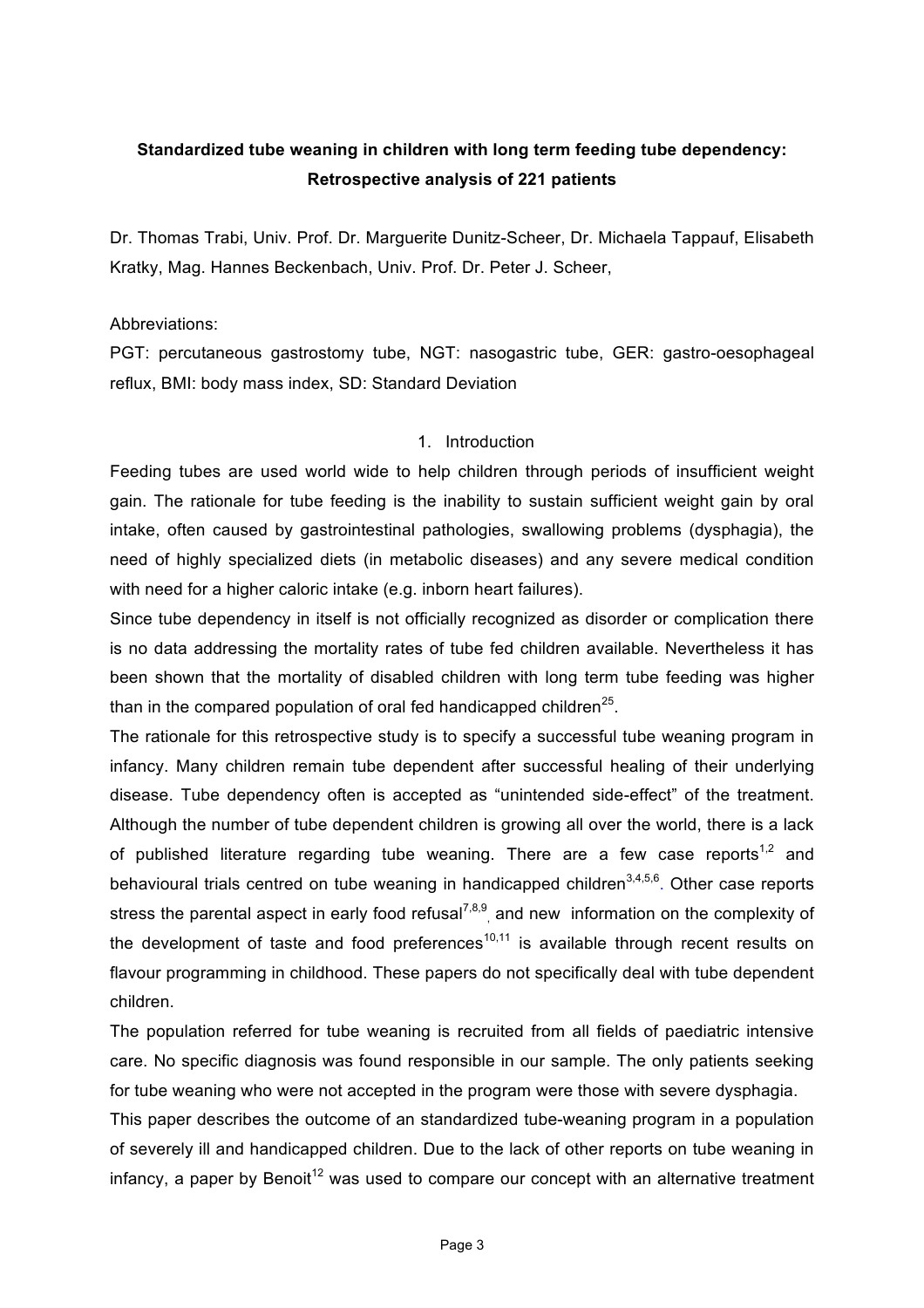setting. Benoit showed that nutritional counselling alone cannot support a lasting and positive effect.

Since tube insertion is expected to have an overall positive effect on the nutritional status of the child, associated side effects often are accepted. The reasons for prior tube insertion are addressed in pediatric and surgical literature<sup>13,14,15</sup>, and long term complications of tube feeding<sup>16</sup> and home parenteral nutrition  $(HPN)^{17}$  have been discussed<sup>18,19,20,21,22,23,24.</sup> Of major significance is the fact that tube feeding has been shown to cause an increased mortality rate $^{25}$ .

In order to decrease mortality of long-term tube-dependent children and increase their life quality by regaining oral autonomy, an effective 3-week program for tube weaning has been developed. The main focus is on the close links between the medical, biosocial and psychodynamic aspects<sup>26</sup> of tube dependency.

#### **2. Methods**

# **Patients**

From 1/1/1999 until 12/31/2006 the total of 224 parents requested assistance for weaning their tube fed child (mean age 793.5 days; range 134-2791; SD 552.26). In each case local specialists determined the need for tube weaning. In this period of time, three patients fed by PGT were excluded from the study since introduction of oral feeding was impossible (2 coma patients and 1 with instable glycogen storage disorder). All 221 included patients were investigated and treated according to our specific tube-weaning model. The demographic data of the included children can be seen in Table 1.

All children were treated in the presence of at least one parent or caregiver. Patients' mean gestational birth age was 35 weeks (range 23 – 41, SD 4.98). Seventy-eight patients (35.5%) had been born prematurely between 28 and 37 gestational weeks, forty (18.2%) before 28 weeks of gestation. Sixty-eight (30.9%) patients had been born by Caesarean section, sixteen (14.5%) had been born as one of twins, twelve (5.5%) were one of a triplet birth. The remaining 176 children (80%) were product of single birth.

102 (45.4%) children were admitted with a PGT or Gastro Button, 119 (54.6%) with NGT. 118 (53.6%) were male, 103 (46.4%) female. Age ranged between 4.5 months and 10 years. All children had been fed exclusively by tube for more than 4 months previous to admission (Mean: 650 days; range 121-2700; SD 476.9), most of them for most of their lives. On average, patients had been fed by tube for 83.5% of their lifetime (range 14.4-100; SD 21.91). Previous therapeutic efforts of the 221 patients and their families had included inpatient treatment trials (n=168), outpatient feeding therapy (n=144) and other outpatient weaning trials (n=216). All children had received outpatient speech therapy including oral stimulation in their countries of origin. 69 patients came from Austria, 88 from Germany, 11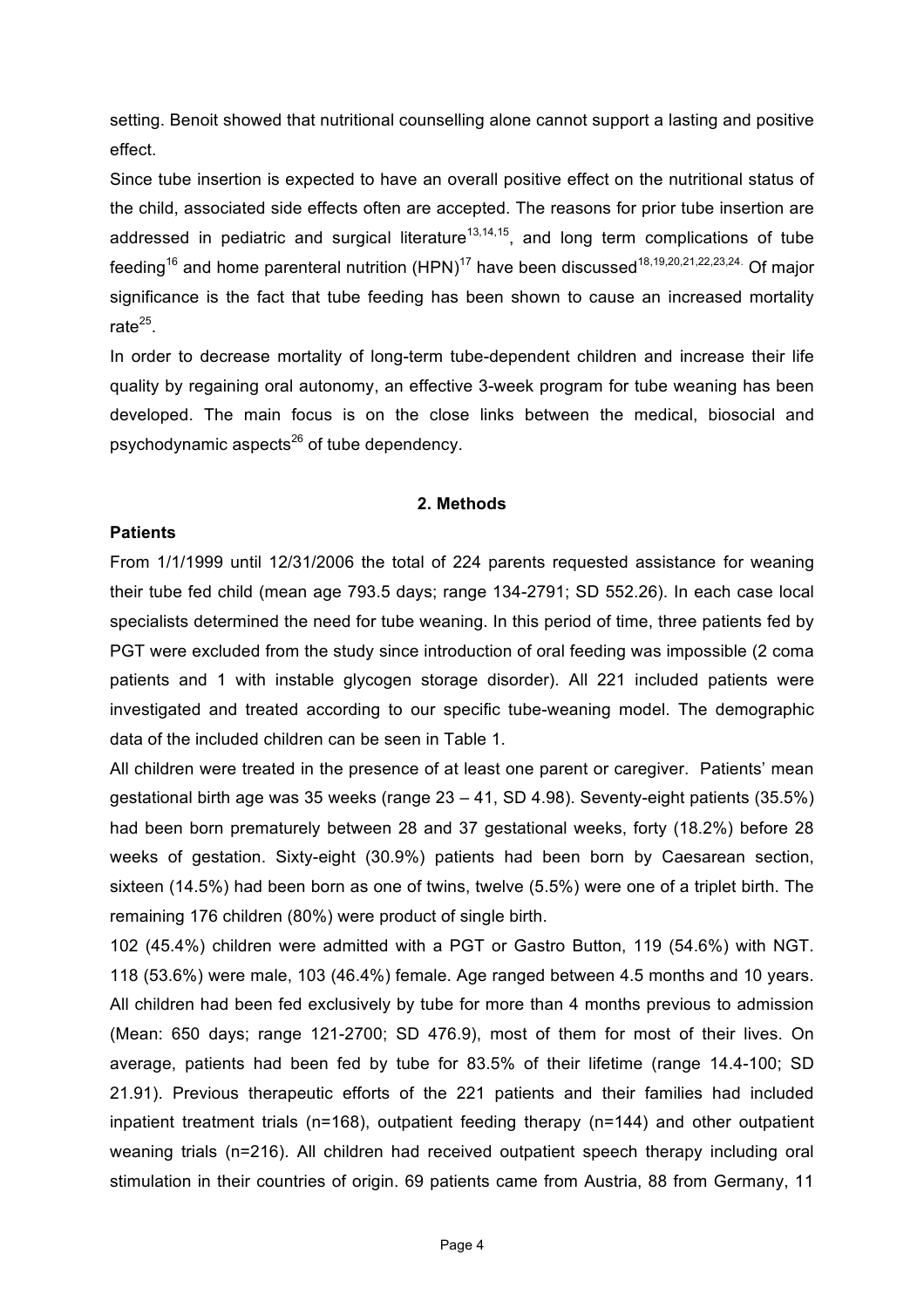from Israel, 5 from Switzerland, 37 from Great Britain, 2 from Croatia and 5 from Denmark, 3 from France, 1 from Algeria. All of them were Caucasian. 19 patients were treated in 1999, 20 in 2000, 27 in 2001, 22 in 2002, 37 in 2003, 18 in 2004, 32 in 2005 and 46 patients in 2006. The mean age at admission was 26.4 months (range 4.5 – 93), mean body mass index (BMI) at admission was 14.47 (range 10.28 – 23.83; SD 2.19). Patient characteristics and the classification of the main medical pathology at admission are presented in Table 1.

# **Study design**

The study was approved by the local ethics commission, and the parents of all patients agreed by written informed consent into the sampling, analysis and publication of the data. The main hypothesis of the study is: specialized treatment is highly effective and allows weaning severely impaired children even when numerous previous attempts had failed<sup>1</sup>. The primary objective was complete weaning from long-term tube feeding based on sufficient, self-regulated oral intake. Admission into the program in all cases was based on the goal of full oral feeding and tube removal. Birth data was sampled from maternity cards. To achieve homogenous data quality only comparable data was sampled.

Assessment was done by developmentally trained pediatricians and documented according to ZTT: DC 0-3<sup>27,28</sup> including all five diagnostic axes. For the assessment of the relationship disorder (axis 2 ZTT: DC 0-3) various situations were used including an assessment of a feeding trial as an example for a stressful situation and the assessment of a relaxed situation such as unstructured parent-child play. Assessment of quality in parent-infant-relationship was performed according to the recommendations of semi-structured interview (childworking-model-interview by Ch. Zeanah), video analysis of stressful and less stressful parent-child-interaction and the observation of the medical and paramedical team during and around therapeutic sessions. The time of interactive exposure leading to the final score was at least two weeks in most cases. Since two core members of our team were directly involved in the development of the ZTT: DC  $0-3^{27,28}$  and translated it into German, the assessment of quality of parent-child-interactions is suspected to be reliable.

Assessment included weight and length, available growth-data, actual feeding history and a team meeting with the child and its family. The classification of the medical condition and handicaps was done using the ICD-10<sup>29</sup> codes on Axis 3 of ZTT: DC 0-3<sup>13</sup>. Medical diagnosis was carried out by pediatricians.

Severity of disease was assessed according to the International Classification of Functioning, Disability and Health  $(ICF)^{30,31}$  using Part 1 (Impairment of body function and structure) and 2 (Activity limitations and participation restriction). The offered scores in ICF were done by paediatricians, neurological specialists and the parents.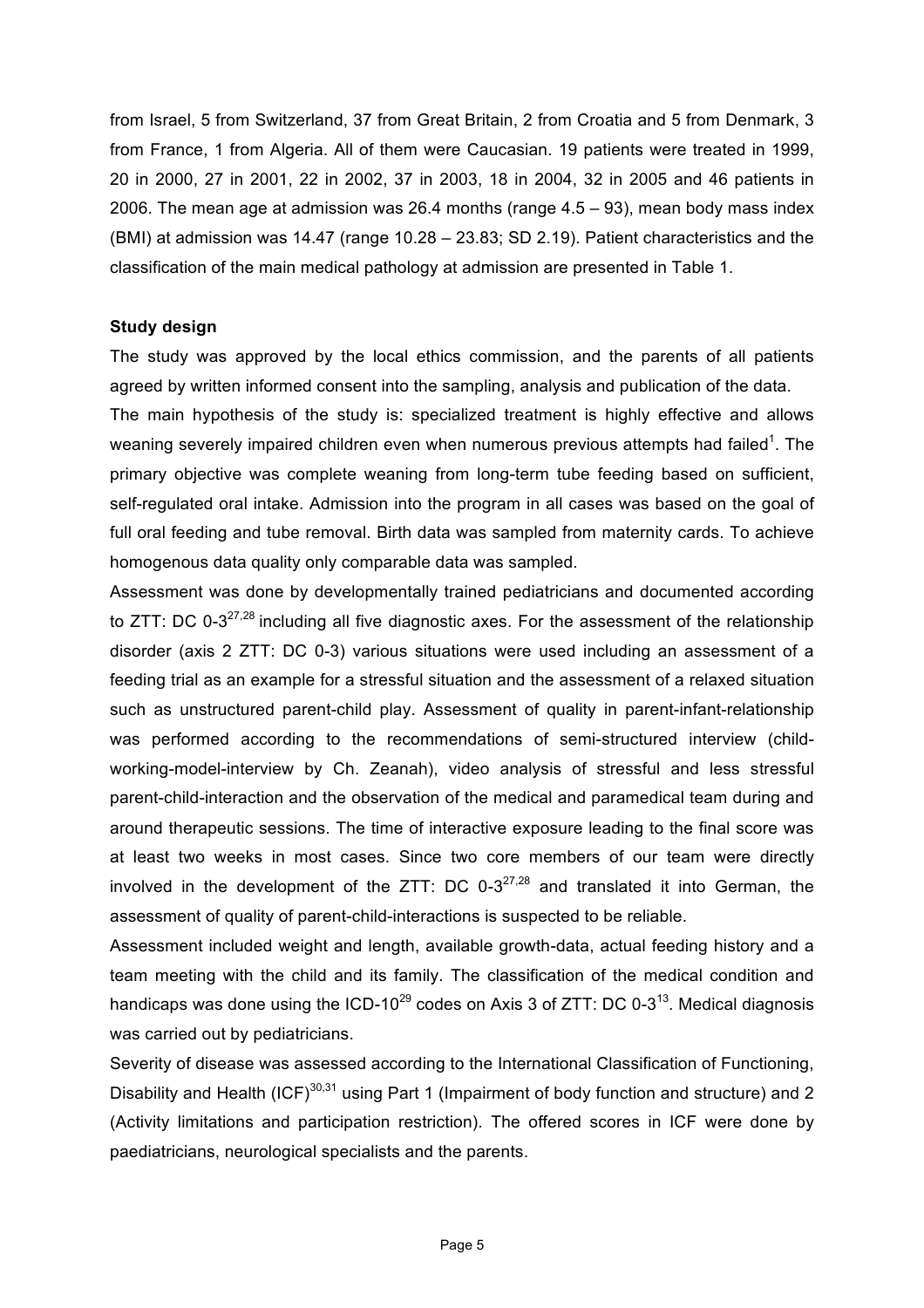For NGT-fed children, tube weaning was defined by the final and constant removal of the tube. For PGT-fed children, weaning was defined as total cessation of tube feeding. In most PGT-fed children the tube was removed within two weeks after discontinuation of feeds. The end of therapy was defined by discharge. Primary weaning means weaned during inpatient stay. Children for whom weaning was introduced and accomplished at home during aftercare are described as secondarily weaned. No distinction was made between gastrostomy and gastrojejunal tubes. The year of treatment was assigned as the date of discharge. E-mail contact had been established and is continued with all patients.

When determining whether to use BMI versus % ideal body weight BMI was chosen since the calculation is more accurate and ideal body weight charts vary strongly.

#### **Intervention**

For better understanding of the following description of the intervention we would like to start with a very brief **case report**:

*Chin Lin was referred to our program for tube weaning dependent on nasogastral tube feeding. Chin Lin had been adopted by her American parents from China at the age of 13 months. She had been in care of an orphanage in China after being abandoned and left to be found by her mother. Since Chin Lin was severely malnourished when arriving in the USA she immediately received a NGT and fortunately recovered quite promptly. At the age of 2 years catch-up growth was sufficient and so weaning her from NGT was discussed as necessary goal. It seemed clear to everyone that there were no medical reasons preventing the little girl from learning to eat, but it just did not seem to work.* 

*After one and a half year of unsuccessful trials and feeding programs in Philadelphia, the little girl was referred to our program. Different to the former trials, intervention this time seemed to be organized in a paradoxical way: avoiding all kinds of force-feeding and focusing the interventions to self-awareness, autonomy and motor-skills involved in touching and handling food.* 

*After a brief assessment of one morning in which the child met the therapeutic team, the tube volume was immediately reduced by 40% on day 1, 60% on day 2 and discontinued entirely at the end of the first week (day 6). Daily therapeutic sessions - as presented below encouraged Chin Lin to touch and play with food, to feed her dolls, her parents and her therapists, gradually resulting in great fun and obvious increase of autonomy and selfassurance in many areas of development. The tube was removed at the end of the first week. Oral intake gradually increased over the following fortnight. After 3 weeks the child could be discharged and returned home. Therapeutic work with the parents included psychological topics like attachment issues, fantasies about the period of time the child had survived in a clearly deprived world and the couple relationship itself. This case describes the*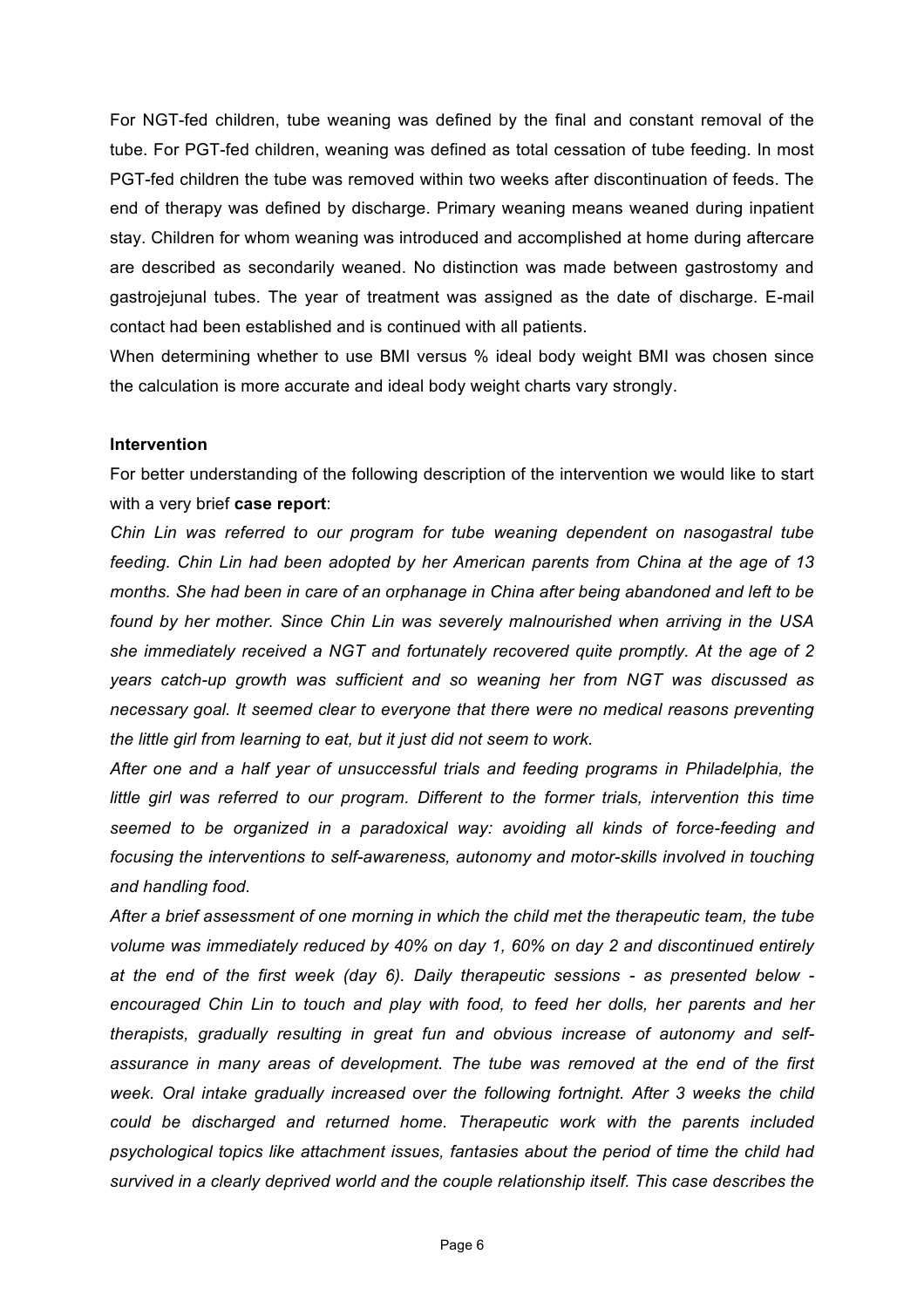*weaning-process in an unusually "healthy" child having suffered "only" from malnutrition. The case also shows that tube feeding served as a highly rewarding and successful intervention for nearly one year thereafter the negative side-effects had become greater than benefit. Most infants referred to our centre have much more complicated medical histories, most of them being survivors of modern neonatal high-tech-medicine.* 

This weaning program is a multidisciplinary method excluding any kind of force feeding. The method has been presented and published previously<sup>32,33</sup>. The principle of the program is the establishment of self-regulated oral intake. The increase of oral intake is based on the allowance of hunger due to rapid reduction of food intake by tube. Additionally, parents are counselled not to pressure children to eat and are coached to recognize and read their child's hunger cues. The main intervention therefore is the promotion of hunger by reduction of tube feeding within 1 – 3 days in a supervised setting including an intensive, non-invasive monitoring of the child's medical condition and full support of the child's capacity for autonomous food exploration and self-regulation of intake.

The presented treatment approach is not behavioural. Neither appetite manipulation nor reinforcement strategies are used. The principles of the program were derived from nondirective play therapy with toddlers and adapted specifically. Since all patients had a history of medical intensive care and/or experiences with repeated exposure to force feeding, all of them showed signs of posttraumatic feeding disorders.

There is no formal structure or routine placed around meals. The only repetitive event is the daily eating therapy session, defined as play picnic. This central therapeutic item consists of a one hour lasting group picnic (7x weekly at noon, 12 am-1 pm) of 3-6 infants and small children in presence of at least one of their parents, who are told only to interfere on strict demand for help of their child. Food is presented at the picnic as finger food buffet in the middle of the room. All food is located on the floor, using plastic dishes. Touching and playing with it is the main goal. Licking, smelling, touching, biting or drinking is not reinforced specifically. The members of the therapeutic weaning team are often present, but in a very unstructured and unpredictable fashion. The team and the parents are told to eat themselves – if they want to. They often are fed by the children. Parents are strictly told not to feed their child. All other contact with food happens in a more or less unstructured manner regulated solely by the cues of the children and the readiness of the staff and family to react appropriately. The child can see, smell and touch food at nearly all times of the day. But it is never told to eat. Every contact with food only happens if the child wants to.

All patients are treated according to the standardized treatment protocol with 4 to 6 individual and group treatment sessions per day<sup>19</sup> (see typical time schedule, Figure 3).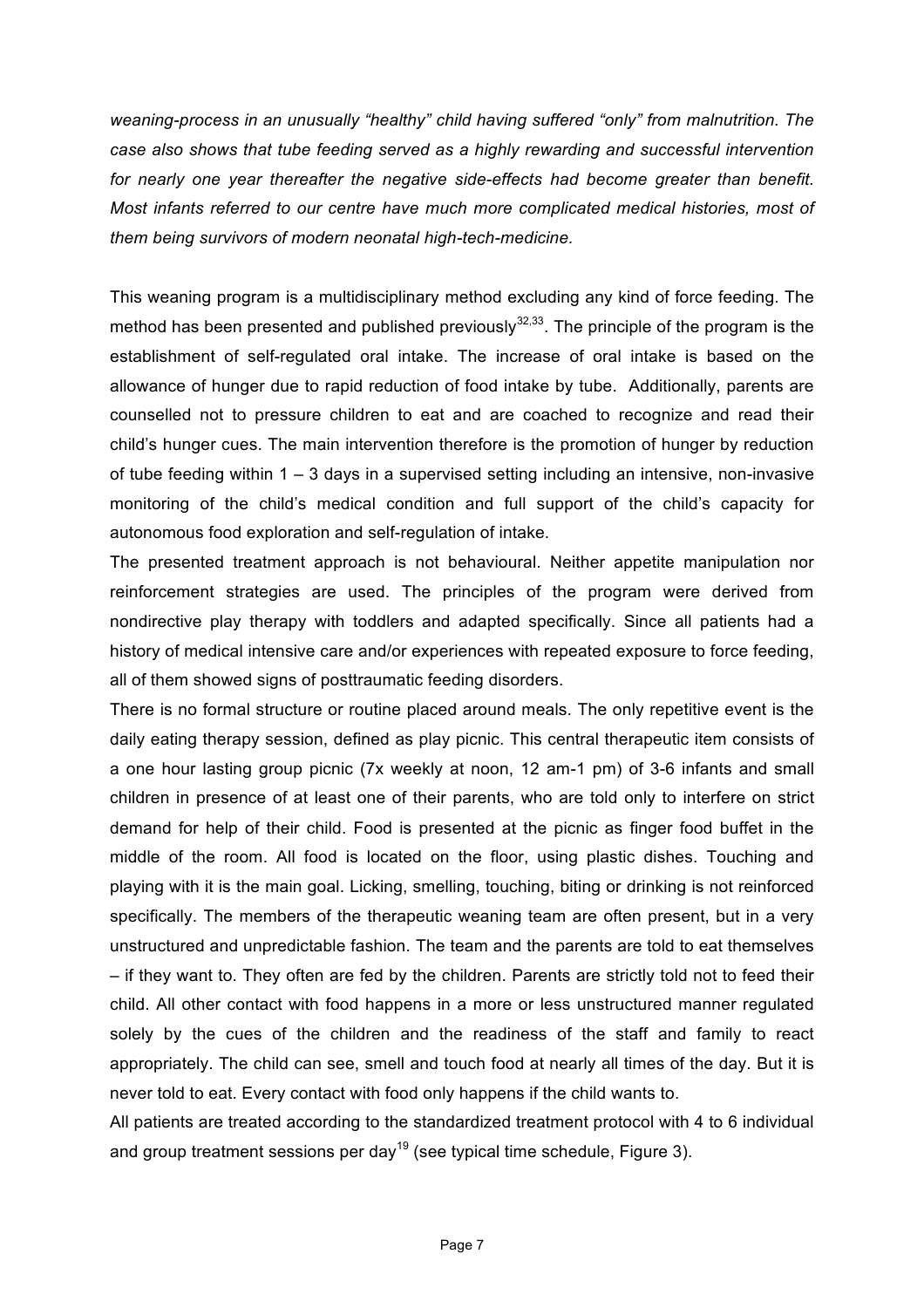The team supports the parents to review their feeding activities and feeding attempts and helps them to learn to accept a self regulated behaviour of the child within an environment offering food on demand. Speech therapy, occupational therapy, nutritional guidance, psychological counselling and physical therapy are performed on individual needs of the child. Additionally, parents are encouraged to discuss their anxieties and any emotional distress with all members of the team.

One of the greatest challenges is to convince the clinical staff to make organizational changes. Learning to eat can happen only in a clinical environment with a high level of knowledge and expertise about normal eating, feeding development, failure to thrive, starvation, malnutrition and other medical, developmental or psychological conditions associated with food refusal. The core team – paediatricians, nurses and psychologists offers three medical rounds per day and is available day and night. In some cases a psychiatrist is needed to support the parents<sup>34</sup>. All other members of the medical team are highly trained in the concept of the weaning program. The responsibilities of the team members are as follows:

- 1. The pediatric team is responsible for coordinating diagnostic and therapeutic units and monitoring the child's medical condition. All pediatricians have additional training in developmental psychology and child psychotherapy. Three pediatricians have specific training in methods of play therapy and attachment theory in infancy. Additional pediatric diagnostic procedure – especially every kind of invasive diagnosis - is permitted only in case of misdiagnosis or emergency.
- 2. The nursing team is responsible for observing the child and for any intervention to reduce parental stress. In the course of the last decade the nursing team has been trained to perceive the physical and mental health condition of the children and the parents. The team also prepares finger-food trays and appropriate dishes for the daily play picnic and makes food available all day.
- 3. Eating therapy: The specific invention of the Graz model is the daily play picnic. Based on psychoanalytically oriented play therapy it encourages any kind of self motivated action the infant will present individually and in the group. Any aversive reactions of the children is tried to be prevented. Interference, wiping, cleaning up, force feeding and any kind of harassing, intrusive or constant offering of food is prohibited. Active distraction such as the offering of attractive toys or any reinforcement is also not permitted.
- 4. Video-analysis is performed to assess and identify intrusive behavior and other specifically maladjusted patterns of child-parent interaction. One parent is usually present at the play picnic, the other one can observe the session through a one-way-mirror. Comments of the parents are identified and positively reframed. This technique reflects video-therapy as described by George Downing<sup>35</sup>.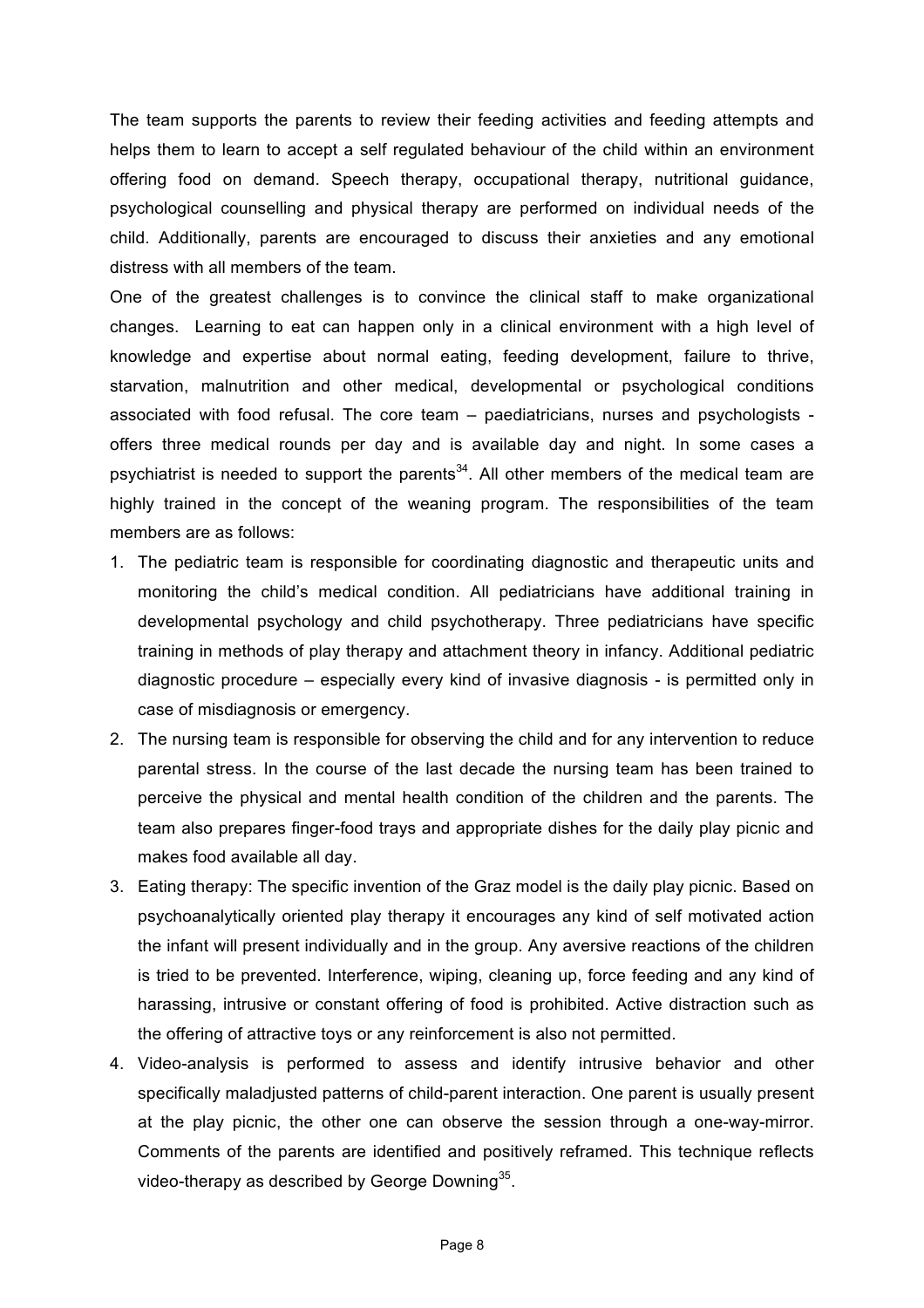- 5. Patient deficits in functional emotional development are detected by the developmental psychologist during play sessions using puppets and other creative instruments.
- 6. Interaction-focused guidance is applied in a task-oriented, unstructured, non directive and undemanding way by all members of the team.
- 7. Psychoanalytic oriented psychotherapy with the parents is needed to work on traumatic events in the child's and parent's history, offered only if parents ask for additional support. Marital distress is perceived in many cases; often the acknowledgement of prolonged trauma due to the severe illness of the child encourages the parents to assist their child through the weaning and to postpone any required couple-therapy until after the child's treatment.
- 8. Speech Language Pathologists: Non-traumatic stimulation of the oro-facial area is directed to correct earlier traumatic oral experiences. SLP also offers differentiated diagnosis of dysphagia and other pathologies of swallowing function. The risk of aspiration must be minimized and sometimes requires additional diagnostic procedures.
- 9. Individual occupational therapy sessions are used to promote tactile mastery, coordination, cognition and sensory integration through stimulation of the vestibular system. All tactile stimulation is done by offering "biological" textures since most tube-fed children are often oversensitive toward tactile stimulation of materials other than plastics.
- 10. Physiotherapy deals with motor tone and non-constructive feeding patterns. The frequency varies from 3-6 times weekly, and the sessions may include the parents. Parents are encouraged to foster independence. It is common for parents to be overanxious and excessively protective of tube-fed children. Behavioral issues of this kind are frequent topics in the motor-oriented sessions.
- 11. Nutritional counselling advises the parents in the transition to normal age-appropriate nutrition or special diets if needed. Parents accustomed to tube feeding their child face the challenge of needing to learn about normal food and the specific tastes of their child within a short time-span.
- 12. Early intervention is helpful for integrating the new situation into everyday life. Organizing an effective team for aftercare is necessary.

# **Statistical analysis**

For the description of the population frequencies, mean values, medians and standard deviations were derived. Time until weaning was defined as the primary outcome variable. All statistical testing was done on a significance level of 5%. To analyze the primary outcome, Kaplan-Meier-estimators were calculated. To find differences between subpopulations, chi square test, log-rank test, and the tests of Breslow and Tarone-Ware were performed. Kaplan-Meier-Estimation was used in order to include the time variable in the analysis and to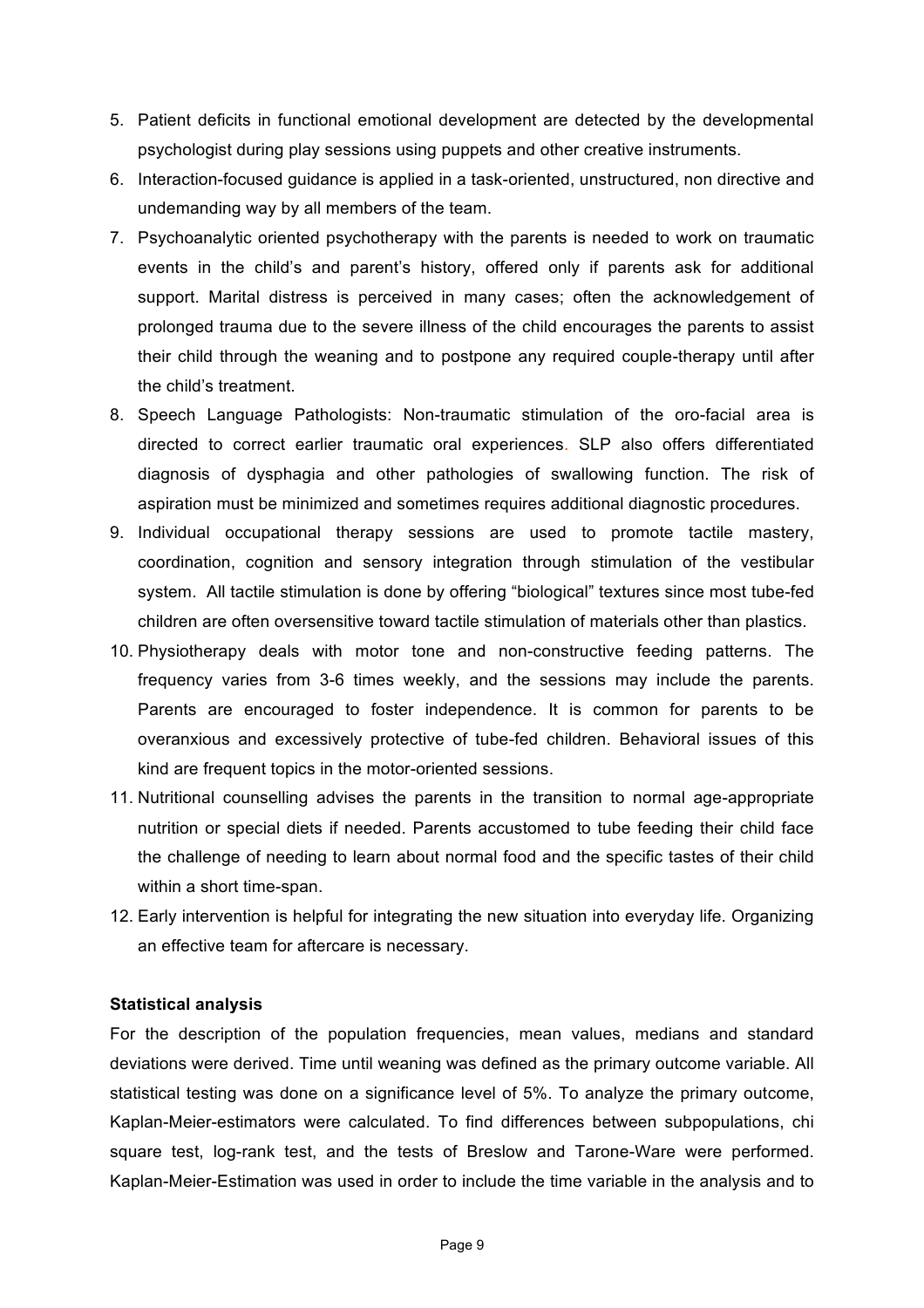enhance comparability<sup>16</sup>. A Cox-model was used to identify independent influencing factors and to estimate the related probability (relative risk) for weaning. All statistical analyses were done with SPSS 14.0 for Windows, version 14.0.1.

#### **3. Results**

After treatment, 203/221 (91.8%) patients were weaned completely. Primary weaning within the 3 week inpatient stay was successful in 180 (81.4%) patients. Another 23 children (10.4%) were partially weaned but still needed supplemental feeds at night at the time of discharge; these children were weaned completely during the aftercare phase. The duration from discharge to secondary weaning in these patients was 29.6 weeks in mean (range 3- 110, SD 36.6). Eighteen (8.2%) children could not be weaned for specific reasons (Table 2). None of the weaned children relapsed to tube feeding after the program and during the aftercare phase of 16 months.

Figure 1 illustrates the time until discontinuation of the tube for primary-weaned children. Tube feeding was stopped completely within 8 days (range 0 – 39) in 50% of patients. The mean time of inpatient treatment was 21.6 days (range 2-52, SD 9.97). During inpatient treatment there was an average weight loss of 4.32% (range 0-14.25; SD 3.88). Children with PGT needed slightly longer to be weaned (log-rank n.s.; Breslow 0.044; Tarone-Ware 0.043) than those with NGT.

A comparison of underlying medical diagnosis (Figure 4) showed no significant differences between the main groups. However, children with cardiac problems were weaned significantly faster<sup>36</sup> than the others. Patients with inborn errors of metabolism required the longest time for weaning and made up the majority of secondary weaned children (8/12).

A comparison of the severity and duration of inpatient treatment shows significant differences (Figure 2). The mean time of weaning increased in relation to the grade of severity (Log-Rank 0.006; Breslow 0.32; Tarone-Ware 0.15) from 18 days in less severely disabled children up to 26 days in children with the most severe illnesses.

Table 3 presents the Cox-model for significance and chance (relative risk) for successful tube weaning. Our sample shows that the chance for successful weaning increases the earlier in the treatment program the tube is removed. A higher BMI at admission prolongs the time needed for weaning. An increase in the severity of disease also decreases the chance for weaning. The results suggest an inverse correlation between gestational age and chance for successful weaning; preterm born children can be weaned more easily.

Parameters that do not appear to influence weaning time and outcome are: sex, sub-type of feeding disorder $37,38,39$ , sub-type of interaction classification between parents and child, degree of functional-emotional developmental delay and the occurrence of birth by Caesarean section. Developmentally delayed children could be weaned as well as others.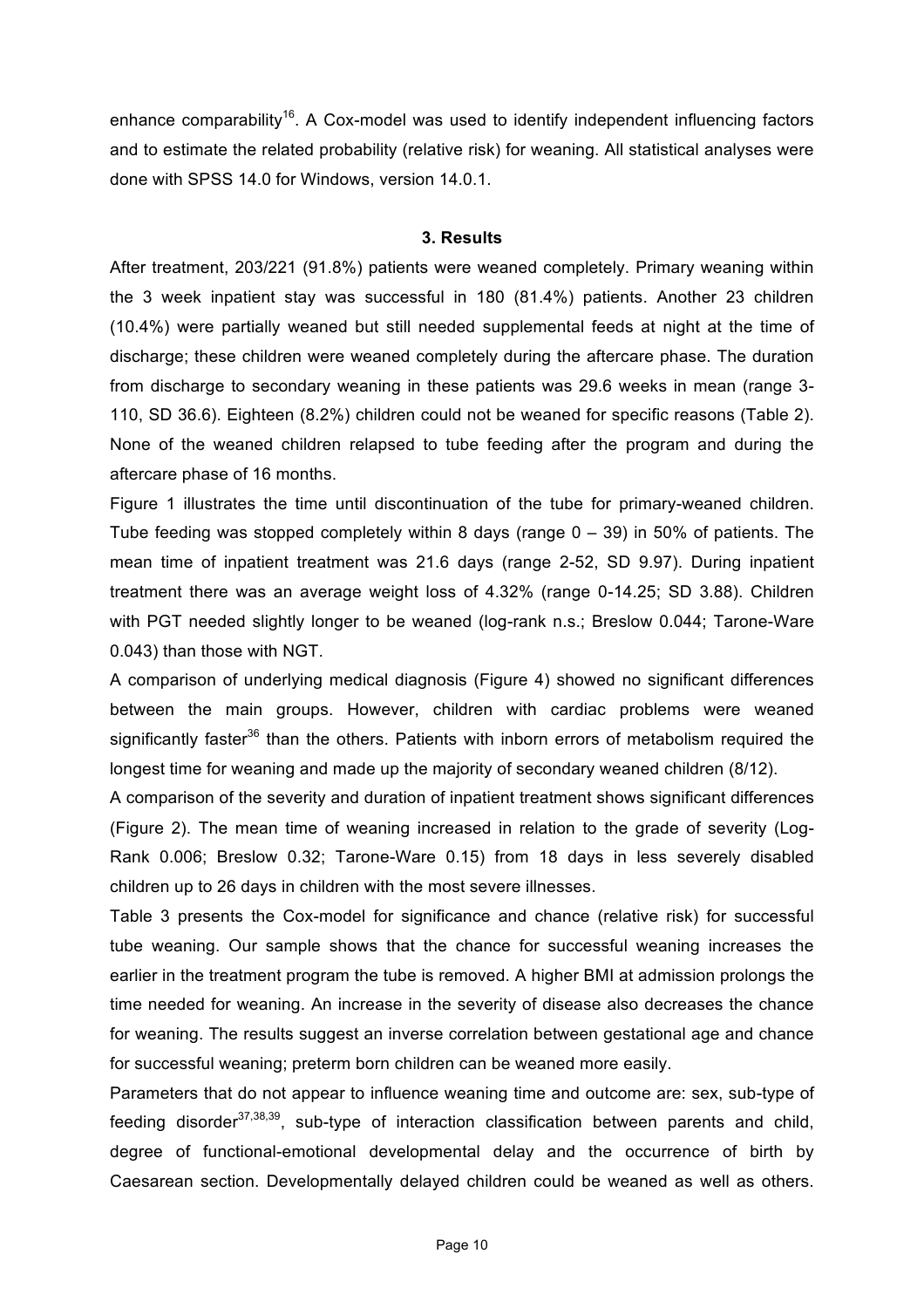Surprisingly, our data indicate that the quality of interaction between children and parents surprisingly does not significantly influence the weaning-outcome.

# **4. Discussion**

#### **Results**

The results of this study indicate that weaning of tube-dependent children from nutritional tubes was successful in 91.8% of the patients. In contrast to other methods, this program shows the highest rate of success. It can also be used in severely ill children.

Patients with inborn metabolic disorders needed the most time to be weaned and made up the majority of secondary-weaned children. This may be caused by the inability to provoke hunger due to the contraindication of starvation due to the underlying metabolic disease. Children with the most severe illnesses needed the longest time to be weaned, based on the fact that these multi-morbid children could be discharged only after regaining full stabilization. Children with congenital heart diseases were weaned fastest. This may be due to overnutrition<sup>19</sup> to gain weight prior to surgery and the children's better tolerance for short-term starvation.

The study showed that a higher BMI at admission increases the time needed for weaning. Most of theses children were older at admission and had a longer history of tube feeding. We believe that the longer duration of tube feeding can be seen as a more severe kind of tube dependency that prolongs the time needed for weaning. Maybe children with a higher BMI need longer time for weaning because they have more fat-mass (which has not been measured within this study) and so they have less hunger than those with very low BMI – based on the regulation of hunger by adipozytokines.

Every child included in this study had undergone prior failed attempts of weaning. Most had been hospitalized for long periods and many of them showed the full range of post-traumatic feeding disorders<sup>40</sup> with panic attacks (46%), total food refusal (69%) or high levels of anxiety (42%). Nearly all the infants treated met the specific criteria of post-traumatic feeding disorder. Additionally some children showed co-morbidity with the subtype of neuro-sensory impairment; other children showed co-morbid symptoms of attachment or individuation disorder.

All patients who were weaned have remained orally fed. Two children suffered from primary dwarfism: their growth remained sub-normal, but within the range of expectation for their specific diagnosis. All parents reported an overall improvement in various developmental levels, such as speech development, motor and social skills. We have not been able to verify or categorize these reports since the sampling of data did not follow a clear study design. In all cases the mean BMI after 3 and 16 months was higher than in the period of exclusive tube feeding prior to admission.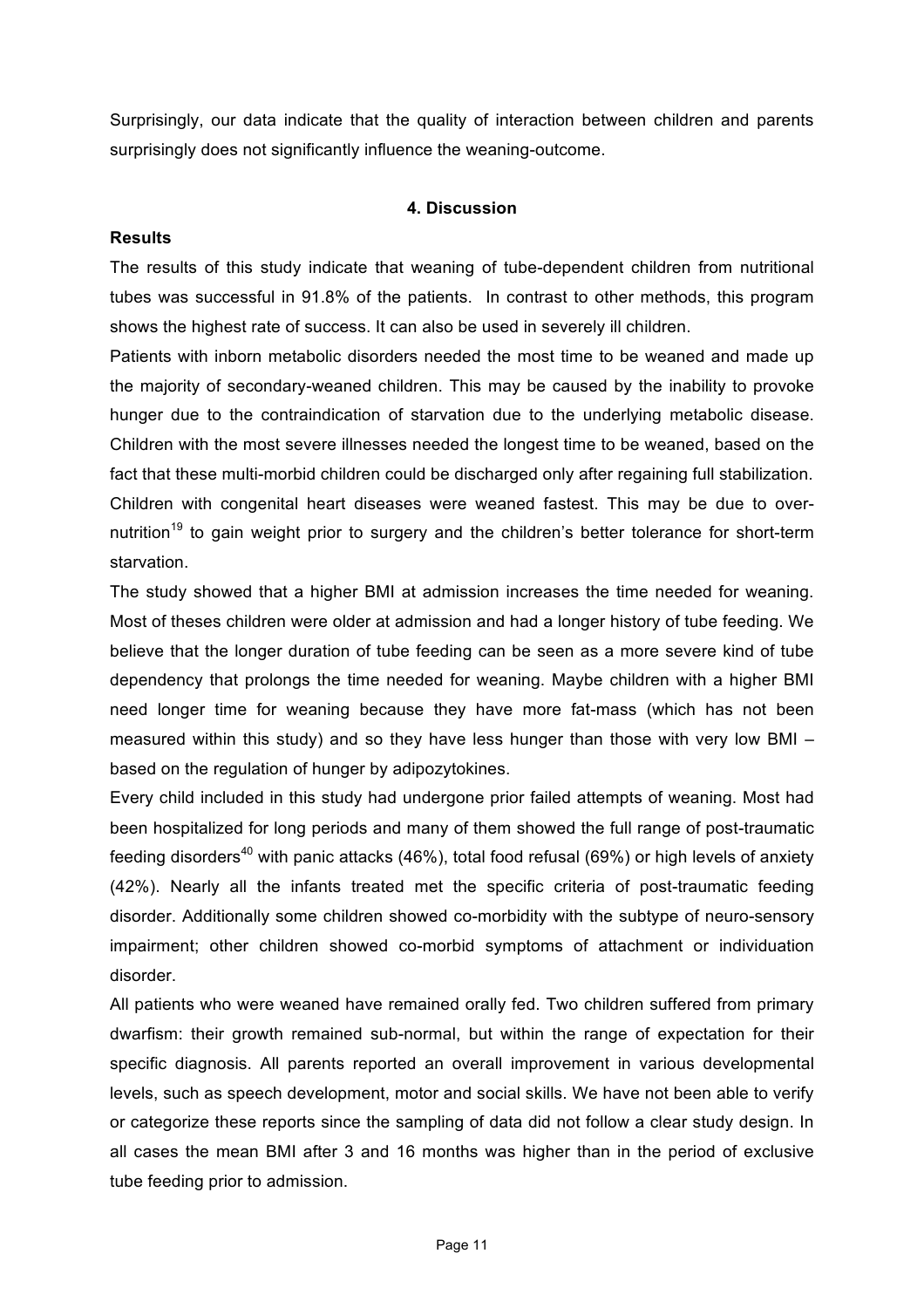#### **Intervention**

Other methods to introduce oral feeding have been based mainly on behavioral treatment using flooding-procedures<sup>41,42</sup>. One model, derived from the Graz model, allows less severely disabled children to be weaned in a home-based setting<sup>43</sup>. Premature born neonates have been weaned using oro-pharyngeal stimulation techniques<sup>44,45</sup>. Little is known about the general outcome of tube feeding in infancy.

Since most of the children in our study were severely ill and needed intensive pediatric monitoring during therapy, the presented method had to be applied in an inpatient setting. Additionally, the large geographical area serviced made an outpatient setting impossible for most of the patients.

In this study the treatment was evaluated in its entirety without examining the relative importance of individual modules. Clearly the method influences the child's progress in the developmental task of learning to eat just as much as the specific suitability and fitness of the therapist's personality with the child and family. Because the various therapies are intermingled and cannot be clearly separated, the treatment program is essentially holistic. Each member of the team works independently, and clinical impressions are shared weekly.

The most important point of the model is the concept of full oral autonomy of the infant from birth and the implementation of this concept into the daily handling of parents and caregivers dealing with eating disorders, feeding disorders and tube-fed infants. Hunger is the main motivation for the attainment of self-regulated eating behavior.

The term "post-traumatic" as defined by Irene Chatoor<sup>40</sup> focuses on experiences of direct oral traumatisation - mostly single or repeated events of choking or gagging. Another interpretation of the term post-traumatic is to focus on the existence of a retrograde mental trauma caused by chronic deprivation from the loving care taker or repeated and dramatic scenes of separation during long hospital admissions. In the classification as used in our program which has been adapted from Chatoor´s work on feeding disorders in the 1980s we define post traumatic feeding disorder as shown by the existence of explicit food refusal, food avoidance, turning away the head when food is presented, mostly combined by tactile hypersensitivity, disgust and the unwillness to even touch food. Nearly 90% of our the population of tube dependent children spent their first weeks in live on intensive-care-units thus repeatedly being exposed to suction, oral mechanical traumatisation and experiences of repeated aspirations.

#### **Conclusion**

Since it has been shown that tube feeding is associated with troubling side effects and increased mortality rates in children<sup>26</sup>, weaning should be the main goal in treatment.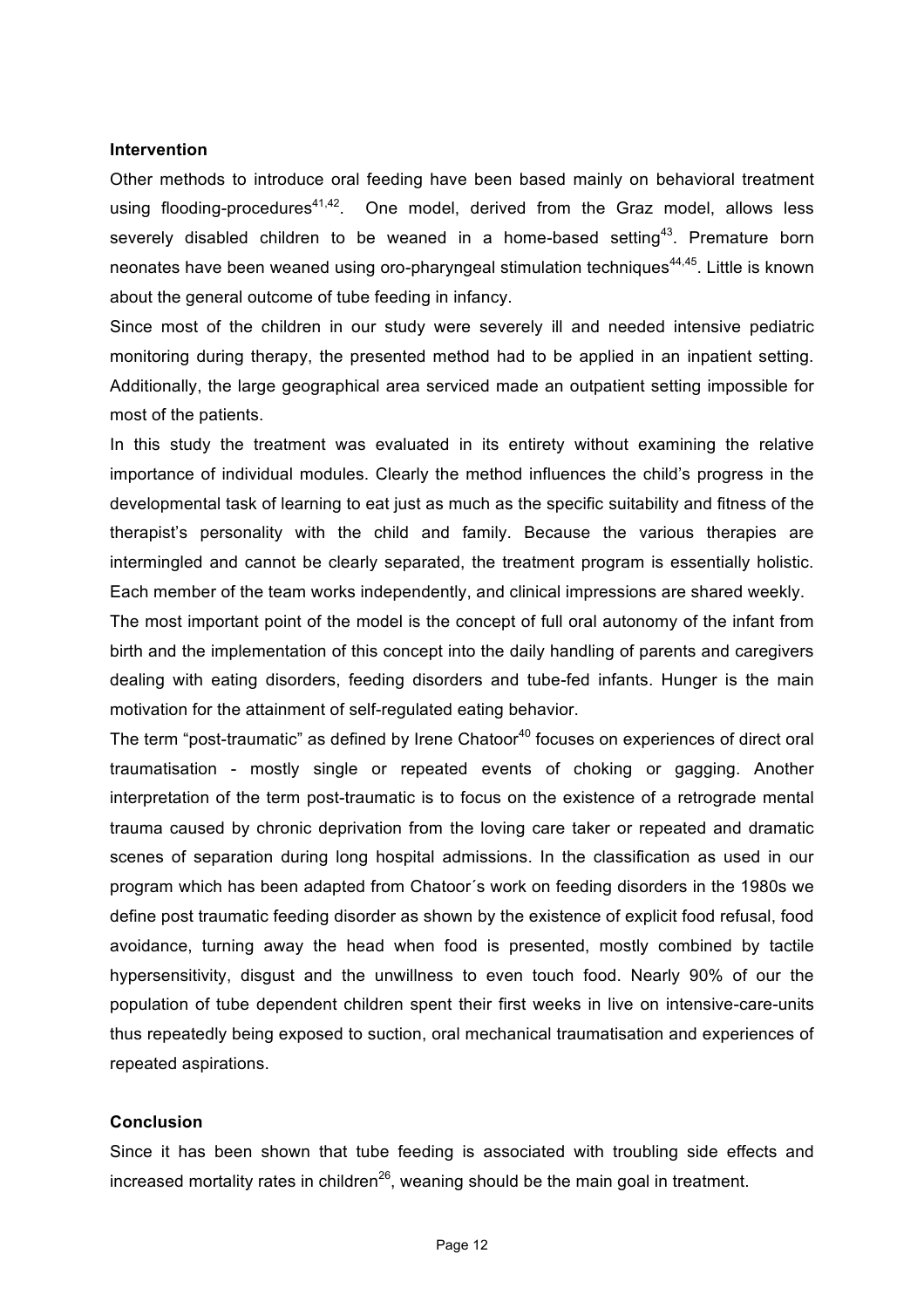The present treatment costs \$864 (USD) per day when applied as inpatient therapy and the total inpatient treatment cost is approximately \$18,000 (USD). The program when applied as outpatient costs 10% of the presented fees. The number of children treated in the inpatient setting was equal to the number of children treated as outpatients, even though the monthly groups varied in size from 2-8 infants/group and their chosen kind of setting.

The economic and psychological costs caused by gastrostomy tube feeding are estimated to be \$37,232 (USD) per year<sup>46</sup>. Hospital costs for treatment of associated complications increase the annual cost of gastronomy tube feeding. The three-week inpatient tube weaning program is therefore economically justified and reduces a burden on healthcare systems. Additionally, our inpatient program allows weaning severely ill children for whom outpatient weaning would not be possible. Fully randomized trials in tube weaning are practically impossible because parents insist on weaning their child as early and as quickly as possible. Any attempt to divide the population into two groups, of which only one received treatment can be dismissed on ethical grounds. Nevertheless, as Benoit<sup>13</sup> has pointed out, different therapy protocols can be used. The introduction of oral feeding improves the quality of life<sup>47,48,</sup> leads to very positive general developmental changes and reduces the rate of complications<sup>49</sup>.

The field of tube feeding is not well investigated and the overall success of tube feeding has not yet been shown in reviews, with the exception of tube-fed children with cerebral palsy<sup>50</sup>. In conclusion, as other authors have also suggested, weaning should be the primary goal in treating those tube-fed children $51$  who are candidates for selective and short-term tube feeding. We believe that weaning is possible in most children lacking severe cerebral dysfunction with severe dysphagia. Questions regarding the indication of tube feeding, the recommendation of duration of tube feeding, the nutritional aspects of prior tube feeding and during the tube weaning phase, food preferences during the transition from tube to oral feeding and aftercare are not addressed in this study. Further investigations are needed to develop clear criteria for these questions. Since 2007 – due to increase of referrals (71 within the first 9 month of 2007) - we have changed the presented inpatient model to a mainly outpatient one and have introduced a computerized data collection method, of which we hope to present further interesting details in the near future.

# *Acknowledgement:*

We wish to thank Stephanie Farell from Philadelphia, USA (mother of a tube weaned child) and Jack David Dunitz from Zürich, Switzerland (Scientist, specialist for relationships between the atoms of human proteins) for their patience and help in the linguistic matters of this paper. We thank Markus Wilken, Siegburg, Germany for his ongoing collaboration with the Graz model of tube weaning and his constructive adaptation as a home based weaning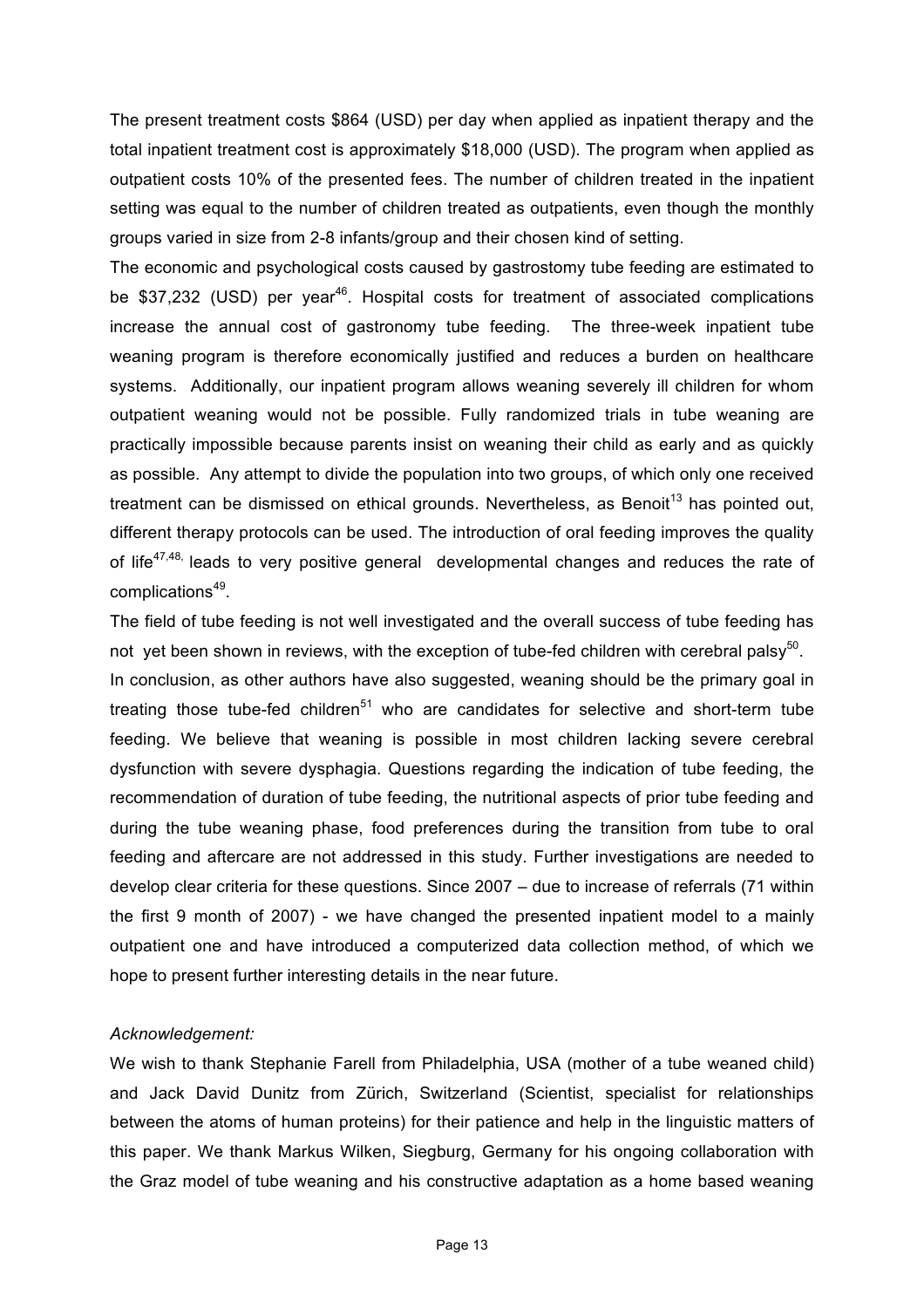model for children not needing an inpatient setting. We also thank all our colleagues in Graz, Vienna, Salzburg, Israel, Zürich, Toronto, Berlin and many more centres for their trust in referring "unweanable" patients and their constant positive reinforcement and interest in the presented weaning method. *We also thank A. Linzbichler (Department of Child Radiology Graz), E. Kerschischnik (Physiotherapy), M. Knappitsch (SLP), Chr. A. Hauer (Division of Gastroenterology), U. Sechser (Department of Nutritional Sciences), M. Höllwarth and A. Huber (University Hospital for Child Surgery Graz) for their constant support in diagnostics and treatment of this large group of specifically referred patients from abroad. We also thank J.Wittenberg (Hospital of Sick Children, Toronto), Julie Menella (Monell Centre of senses), Philadelphia, A. Levine and Y. Roth (Wolfson Medical Centre, Holon, Israel), M. Keren (Geha Medical Centre, Tel Aviv, Israel) for their cooperation in the treatment of the Israeli patients. Special thanks to E. Kvas (Hermesoft, Graz, Austria) for bio-statistical counselling. This study was partially supported by grants from the Styrian Government (Austria), department for science and research. The Graz model has been issue of a professional film documentation "the child that never ate" broadcasted by VGOODFilms, U.K. in 2006.* 

#### **References**

 $2$  Burmucic K, Trabi T, Deutschmann A, Scheer PJ, Dunitz-Scheer M. Tube weaning according to the Graz Model in two children with Alagille syndrome. *Pediatr Transplant* 2006; 10: 934-7

 $3$  Riordan MM, Iwata BA, Finney JW, Wohl MK, Stanley AE. Behavioral assessment and treatment of chronic food refusal in handicapped children. *J Appl Behav Anal* 1984; 17: 327-41

 $4$  Ahearn WH, Castine T, Nault K, Green G. An assessment of food acceptance in children with autism or pervasive developmental disorder-not otherwise specified. *J Autism Dev Disord* 2001; 31: 505-11

<sup>5</sup> Werle MA, Murphy TB, Budd KS. Treating chronic food refusal in young children: home based parent training. *J Appl Behav Anal* 1993; 26: 421-33

6 Thorne SE, Radford MJ. A comparative longitudinal study of gastrostomy devices in children. *West J Nurs Res* 1998; 20: 145-59

 $<sup>7</sup>$  Evans JS, Thorne M, Taufiq S, George DE. Should single stage buttons become the procedure of</sup> choice for PEG placement in children? *Gastrointest Endosc* 2006; 64: 320-4

<sup>8</sup> Luiselli JK, Medeiros J, Jasinowski C, Smith A, Cameron MJ. Behavioral medicine treatment of ruminative vomiting and associated weight loss in an adolescent with autism. *J Autism Dev Disord* 1994; 24: 619-29

<sup>9</sup> Jotzo M, Poets CF. Helping parents cope with the trauma of premature birth: an evaluation of a trauma preventive psychological intervention. *Pediatrics* 2005; 115: 915-9

<sup>&</sup>lt;u>nessen in the manual controlled the metal</u><br><sup>1</sup> Hoch T, Babbitt RL, Coe DA, Krell DM, Hackbert L. Contingency contacting. Combining reinforcement and escape extinction procedures to treat persistent food refusal. *Behav Modif* 1994; 18: 106-28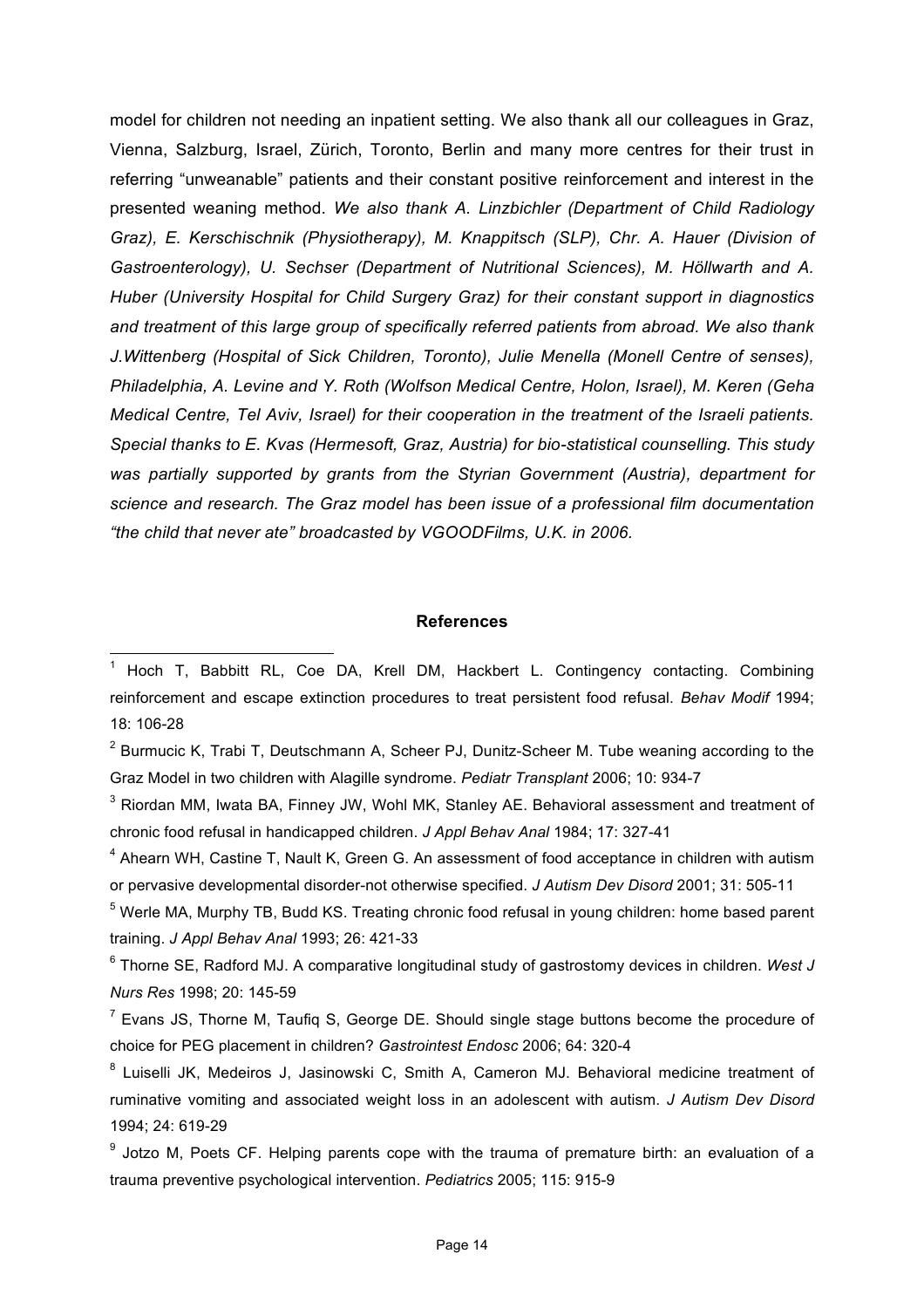$10$  Menella JA, Jagnow CP, Beauchamp GK. Prenatal and postnatal flavour learning by human infants. *Pediartics* 2001; 107: E88

11 Gerrish CJ, Menella JA. Flavor variety enhances food acceptance in formula fed infants. *Am J Clin Nutr* 2001; 73: 1080-5

 $12$  Benoit D, Wang EL, Zlotkin SH. Discontinuitation of enterostomy tube feeding by behavioral treatment in early childhood: A randomized controlled trial. *J Pediatr* 2000; 137:498-503

13 McHattie G. Practice and problems with gastrostomy. *Proc Nutr Soc* 2005; 64:335-337

14 Blackman JA, Nelson CL. Reinstituting oral feedings in children fed by gastrostomy tube. *Clin Pediatr (Phila)* 1985; 24: 434-8

<sup>15</sup> Rempel GR, Colwell SO, Nelson RP, Growth in children with cerebral palsy fed via gastrostomy. *Pediatrics* 1998; 82: 857-62

<sup>16</sup> McMahon MM, Hurley DL, Kammath PS, Mueller PS. Medical and ethical aspects of long-term enteral tube feeding. *Mayo Clin Proc* 2005; 80:1461-76

 $17$  Cavicchi M, Beau P, Crenn P. Prevalence of liver disease and contributing factors in patients receiving home parenteral nutrition for permanent intestinal failure. *Ann Internal Med* 00; 132:525-532

 $18$  Colomb V, Fabeiro M, Dabbas M, Central venous catheter-related infections in children on long term home parenteral nutrition: incidence and risk factors. *Clin Nutr* 2000; 19:355-359

 $19$  Mason SJ, Harris G, Blissett J. Tube feeding in infancy: Implications for the development of normal eating and drinking skills. *Dysphagia* 2005; 20:46-61

 $^{20}$  Mc Grath SJ, Splaingard ML, Alba HM, Kaufman BH, Glicklick M. Survival and functional outcome of children with severe cerebral palsy following gastrostomy. *Arch Phys Med Rehabil* 1992; 73: 133-7

 $21$  Dellert SF, Hyams JS, Treem WR, Geertsma MA. Feeding resistance and gastroesophageal reflux in infancy. *J Ped Gastroenterol Nutr* 1993; 17:66-71

 $22$  Fulhan J, Collier S, Duggan C. Update on pediatric nutrition: breast feeding, infant nutrition, and growth. *Curr Opin Pediatr* 2003; 15:323-32

<sup>23</sup> Heine RG, Reddihough DS, Catto-Smith AG. Gastro-esophageal reflux and feeding problems after gastrostomy in children with severe neurological impairment. *Dev Med Child Neurol* 1995; 37:320-329

 $24$  Bufler P, Ehringhaus C, Koletzko S. Dumping syndrome: a common problem following Nissen fundoplication in young children. *Pediatr Surg Int* 2001; 17:351-355

 $25$  Strauss D, Kastner T, Ashwal S, White J, Tube-feeding and mortality in Children with Severe Disabilities and Mental Retardation. Pediatrics 1997; 99:358-362

 $26$  Dunitz-Scheer M, Wilken M, Walch G, Schein A, Scheer P, How do we get rid of the tube? Diagnostische Überlegungen und therapeutische Ansätze zur interdisziplinären Sondenentwöhnung im Säuglings- und Kleinkindalter. *Kinderkrankenschwester* 2000; 19:448-456

<sup>27</sup> Zero to Three. DC:0-3 Diagnostic Classification of Mental Health and Developmental Disorders of Infancy and Early Childhood. *Natl Center for Clin* 1994.

<sup>28</sup> Scheer P, Dunitz-Scheer M, Schein A, Wilken M, DC; in pediatric liaison work with eating behavioral disorders. *Infant Mental H J* 2003; 24:428-436

<sup>29</sup> World Health Organization. ICD 10 International Statistical Classification of Diseases and related Health Problems: 10<sup>th</sup> Revision, 2<sup>nd</sup> ed. Geneva: *World Health Organization* 2005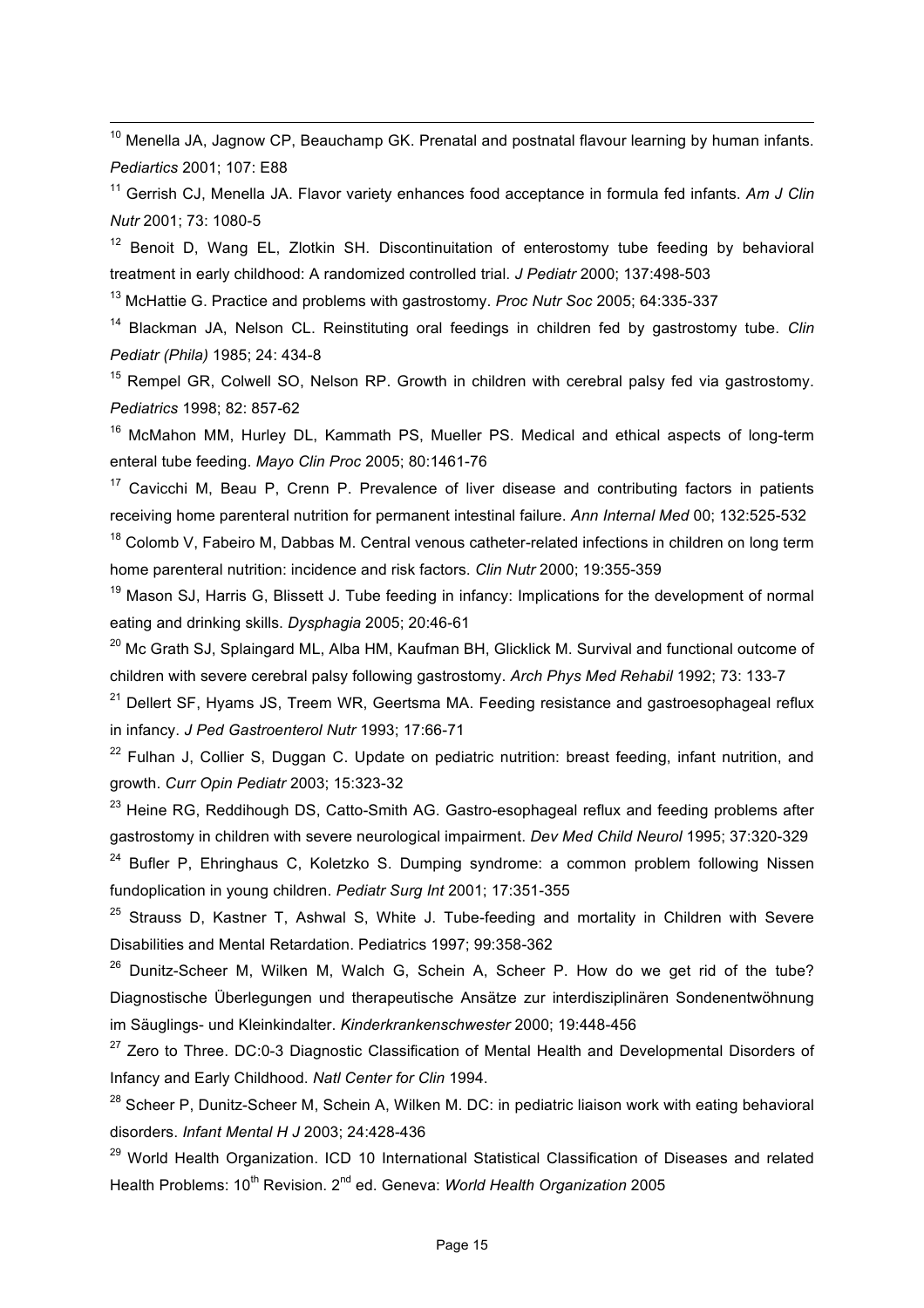<sup>30</sup> World Health Organization. International Classification of Functioning, Disability and Health (ICF). Geneva: *World Health Organization* 2001

<sup>31</sup> Simeonsson RJ, Leonardi M, Lollar D, Bjorck-Akesson E, Hollenweger J, Martinuzzi A. Applying the International Classification of Functioning, Disability and Health (ICF) to measure childhood disability. *Disabil Rehabil* 2003; 25:602-610

32 Dunitz-Scheer M, Wilken M, Lamm B, Scheitenberger B, Stadler B, Schein A, et al. Sondenentwöhnung in der frühen Kindheit. *Monatsschrift Kinderheilkunde* 2001; 149:1348-1359

 $33$  Trabi T, Dunitz-Scheer M, Scheer P. Tube weaning according to the Graz-model: a retrospective analysis of 124 patients from 1999 to 2005 (Abstract). *Eur J Pediatr* 2006; 165:220

<sup>34</sup> Dunitz M, Scheer PJ, Trojovsky A, Kaschnitz W, Kvas E, Macari S. Changes in psychopathology of parents of NOFT (non-organic failure to thrive) infants during treatment. *Eur Child Adolesc Psychiatry* 1996; 5: 93-100

 $35$  Reck C, Weiss R, Fuchs T, Downing G, Mundt C. Psychotherapy for post partum depression with a focus on mother-child-interaction. *Nervenarzt* 2004; 75: 1068-73

 $36$  Trabi T, Dunitz-Scheer M, Scheer P, Weaning in children with congenital heart diseases from nutritional tube is easier as in other children. *Cardiology* 2006; 106: 167

 $37$  Chatoor I. Feeling disorders in infants and toddlers: Diagnosis and Treatment. Child Adolesc *Psychiatr Clin N Am* 2002; 11:163-183

<sup>38</sup> Chatoor I, Getson P, Menvielle E, Brasseaux C, O'Donnell R, Riversa Y, Mrazek DA. A feeding scale for Research and Clinical Practice to assess mother-infant-interaction in the first three years of life. *Infant Mental H J* 1997; 18:76-91

<sup>39</sup> Chatoor I, Ganiban J, Harrison J, Hirsch R, Observation of feeding in the diagnosis of posttraumatic feeding disorders of infancy. *J Am Ac Child Adolesc Psychiatry* 2001; 40:595-602

<sup>40</sup> Benoit D, Coolbear J. Post traumatic feeding disorders in infancy: Behaviours predicting treatment outcome. *Infant Mental H J* 1998; 19:409-21

41 Blackmann JA, Nelson C. Rapid introduction of oral feeding to tube-fed patients. *J Dev Behav Pediatr* 1987; 8:63-67

42 Handen BL, Mandell F, Russo DC. Feeding induction in children who refuse to eat. Am *J Diseases Child* 1986; 140:52-54

43 Wilken M, Jotzo M. Sondenentwöhnung bei Kindern. *Heilberufe* 2004; 56:38-39

44 Senez C, Guys JM, Mancini J, Paz Paredes A, Lena G, Choux M. Weaning children from tube to oral feeding. *Childs Nerv Syst* 1996; 12:590-4

45 Babbitt RL, Hoch TA, Coe DA, Cataldo MF, Kelly KJ, Stackhouse C, et al. Behavioural assessment and treatment of pediatric feeding disorders. *J Dev Beha Pediatr* 1994; 15:278-91

46 Heyman MB, Harmatz P, Acree M, Wilson L, Moskowitz JT, Ferrando S, et al. Economic and psychological costs for maternal caregivers of gastrostomy-dependent children. *J Pediatr* 2004; 145:511-6

<sup>47</sup> Sullivan PB, Thomas AG, Eltumi M. Gastrostomy tube feeding improves quality of life in caregivers of disabled children. *Arch Dis Child* 2002; 86:61